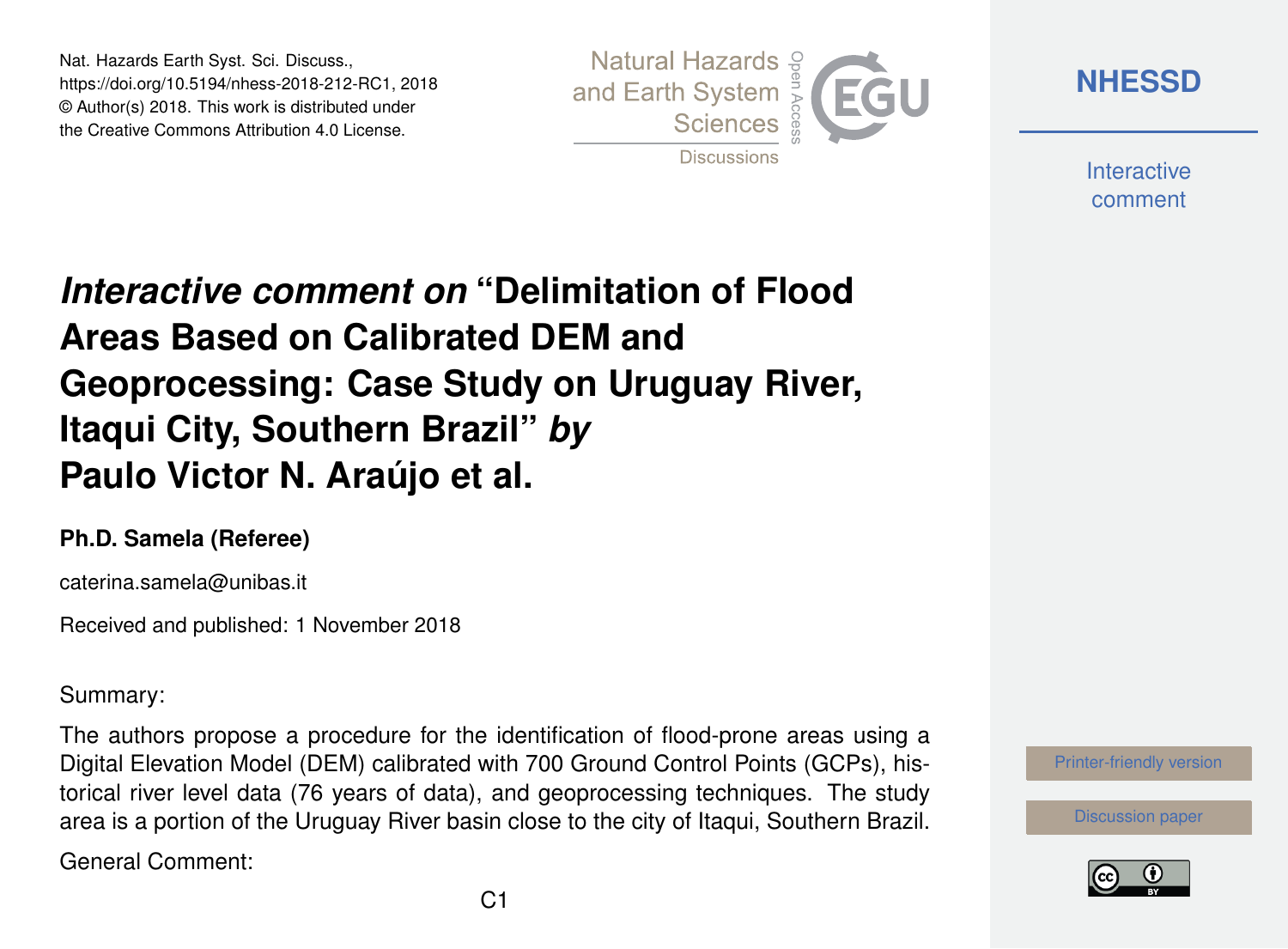The topic is certainly of interest to the readership of this journal and the scientific community. However, I find several concerns that deserve to be addressed and I would like to encourage the authors to answer to the following questions or suggestions in order to promote the performed research before a possible publication in this journal. 1) The introduction is focused almost exclusively on the importance and the role of flood hazard maps. The background of the research has not been delineated. Traditional procedures for flood hazard studies, or alternative methods, and the problems/limits related to both of them are not mentioned. Therefore, it is not clear what is the gap or issue that the proposed research aim to address? In few words, the aims are not clearly defined.Also, data, methods, models, performance measures should be illustrated in more detail. 2) The extent of the study area is not clear. Section "Study area" reports that the full Uruguay basin has a total area of 385,000 km2. Then, it is also reported that the study area corresponds to Ibicui sub-basin, the largest Uruguay river sub-basin, and that this study area has a territorial area of 3,406,606 km2. How can this sub-basin have a drainage area larger than the full hydrographic basin? 3) A SRTM-DEM has been calibrated using ground control points (GCPs) of high vertical accuracy. Can you provide a quantitative indication about GCPs vertical accuracy? 4) In carrying out the visual comparison in Section 4, please, explain more clearly what do you mean with "simulated flood altimetric quota". More details as regards the simulation need to be provided. 5) Section "4.2.1 Digital Elevation Model (DEM) calibration" specifies that in performing the linear regression, GCPs values have been used as independent variable and SRTM data as dependent variable. The independent variable is usually a measurement you are not manipulating in your experiment, and conventionally it is on the x axis. Instead Figure 5 puts SRTM values on the x-axis. Can you clarify Figure 5, the linear function y=0.7031x+13.913 you derived, and how did you use it? 6) As far as I understand, the function obtained in Linear Regression has been used to predict the dependent variable values (the DEM values) as a function of the GCPs. Then the original SRTM DEM and the DEM adjusted with GCPs have been compared and RMSE has been evaluated. More interesting, in my opinion, would be to

## **[NHESSD](https://www.nat-hazards-earth-syst-sci-discuss.net/)**

**Interactive** comment

[Printer-friendly version](https://www.nat-hazards-earth-syst-sci-discuss.net/nhess-2018-212/nhess-2018-212-RC1-print.pdf)

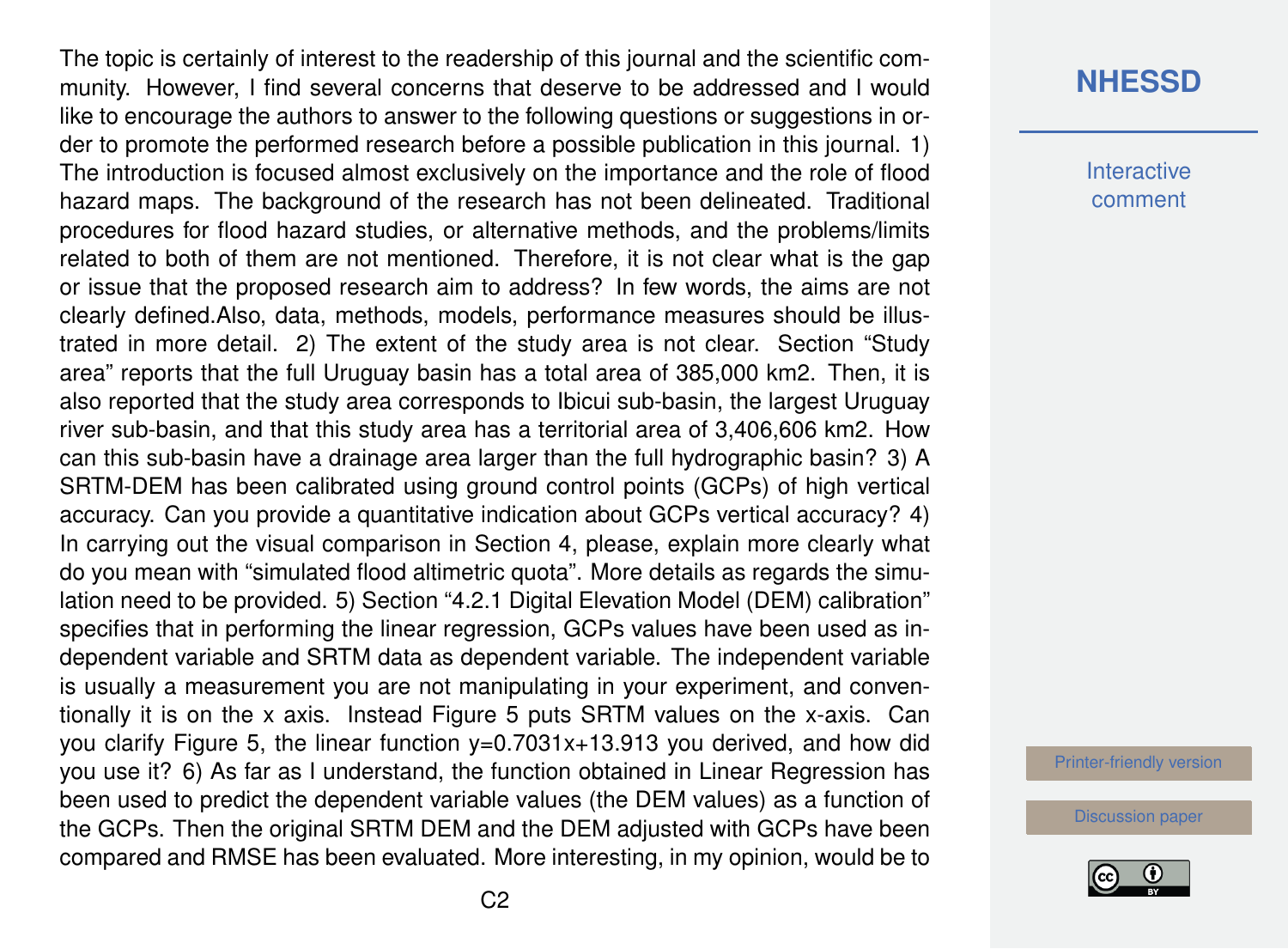make a statistical comparison between the "new" adjusted DEM values against GCPs different from the ones used for the calibration, in order to validate the improvement in accuracy produced by this procedure. 7) As regards the comparison showed in Figure 8 between the results of the proposed approach and CBERS-4/MUX satellite image for 12 June 2017, I suggest complementing this visual comparison with some statistics and performance measures. I believe this validation will improve the manuscript and the reliability of the proposed method.

Minor comments: I am not a native speaker, but in my opinion the paper needs thorough reading and correction of English language and technical language. Below a few examples that I found while reading the manuscript: 1) Line 2, Abstract: replace "historic" with "historical". 2) Line 15, Abstract: instead of "fluviometric temporal series records" I suggest "temporal series of streamflow records". 3) Line 15-16, Abstract: Check subject-verb agreement in "The annual maximum. . .were linked to. . ." 4) Line 16, Abstract: "submitted the statistical analysis". Unclear. 5) Line 18-19, Abstract: "Using the temporal series statistical analysis results, was assessed the spatialisation of flood hazard classes on the calibrated DEM and validated". Please, rephrase and move the verb "was assessed" after its subject "the spatialisation of flood hazard classes on the calibrated DEM". 6) Line 23, Abstract: instead of "Were determinate 5 classes of flood hazards", move the verb at the end of the sentence and correct it in "were determined". 7) Line 28, Introduction: check subject-verb agreement: "causes" instead of "cause". 8) Page 2, lines 3-7, Introduction: "These geohazards can be prevented and reduced by providing reliable information to the public about the flood hazard through flood inundation maps (Alaghmand et al., 2010; Demir, 2015). Information about the flood's extension is extremely important to evaluate the hazard of flood-prone areas and to help the rescue operations during these events (Cook and Merwade, 2009). Flood hazard mapping is one of the tools used to help communities avoid or mitigate such losses and damages (Arrighi et al., 2013; Savage et al., 2014; Speckhann et al., 2017). Flood hazards maps need therefore to be created as they provide a basis for the development of flood risk management plans". 9) Please, rephrase and avoid **Interactive** comment

[Printer-friendly version](https://www.nat-hazards-earth-syst-sci-discuss.net/nhess-2018-212/nhess-2018-212-RC1-print.pdf)